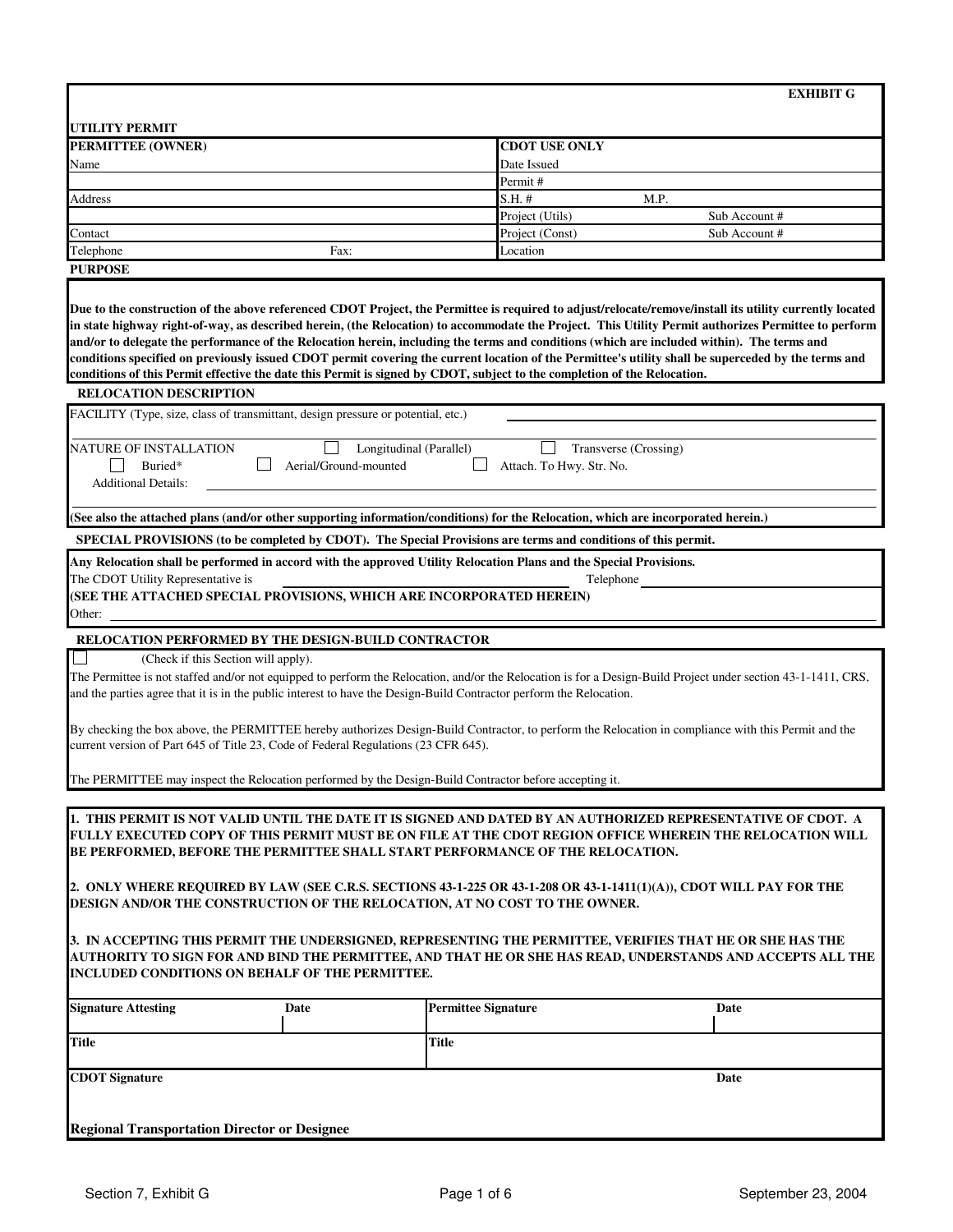# **STANDARD PROVISIONS FOR UTILITY PERMIT OPERATIONS DURING AND AFTER A DESIGN-BUILD PROJECT**

## **GENERAL CAVEATS**

**The following general caveats apply to this Utility Permit:**

**1) IN ADDITION TO THIS UTILITY PERMIT, OTHER CONTRACTUAL DOCUMENTS EXIST CONCERNING (IN PART) THE RELOCATION DESCRIBED HEREIN FOR THE PROJECT, INCLUDING: 1) THE DESIGN-BUILD CONTRACT DOCUMENTS BETWEEN CDOT AND THE DESIGN-BUILD CONTRACTOR, CONCERNING THE DESIGN-BUILD CONTRACTOR'S RESPONSIBILITIES; THE PROJECT SPECIFIC UTILITY RELOCATION AGREEMENT (PSURA) BETWEEN CDOT AND THE OWNER OF THE UTILITY FACILITIES, CONCERNING THE OWNER'S RESPONSIBILITIES; AND A WORK ORDER BETWEEN CDOT AND THE DESIGN-BUILD CONTRACTOR AND THE OWNER OF THE UTILITY FACILITIES, CONCERNING THE PARTIES RESPECTIVE RESPONSIBILITIES. TO THE EXTENT SUCH OTHER DOCUMENTS ARE APPLICABLE TO THE UTILITY WORK UNDER THIS PERMIT, THE TERMS AND CONDITIONS THEREOF SHALL APPLY TO THE PERFORMANCE OF THE RELOCATION. IF SUCH TERMS AND CONDITIONS OVERLAP, OR ARE REDUNDANT OF, OR ARE INCONSISTENT OR CONFLICT WITH THE TERMS AND CONDITIONS OF THIS UTILITY PERMIT, THE TERMS AND CONDITIONS OF SUCH OTHER DOCUMENTS SHALL PREVAIL.**

**2) FURTHER, PURSUANT TO THE TERMS AND CONDITIONS OF SUCH OTHER PROJECT DOCUMENTS AND REGARDLESS OF WHICH PARTY (THE DESIGN-BUILD CONTRACTOR OR THE OWNER) PERFORMS THE RELOCATION UNDER THIS UTILITY PERMIT, THE OWNER OF THE UTILITY FACILITIES TO BE RELOCATED SHALL ALWAYS BE CONSIDERED THE "PERMITTEE" UNDER THIS PERMIT, AND COMPLIANCE WITH THE TERMS AND CONDITIONS OF THIS UTILITY PERMIT SHALL BE CONSIDERED A REQUIREMENT APPLICABLE TO THE OWNER AS THE "PERMITTEE".** 

**3) THE TERMS AND CONDITIONS OF THIS UTILITY PERMIT SHALL APPLY TO THE RELOCATION TO BE PERFORMED, WHETHER BY THE OWNER OR BY THE DESIGN-BUILD CONTRACTOR AND TO THE EXTENT ALLOWED OR REQUIRED BY SUCH TERMS AND CONDITIONS, THEY SHALL ALSO APPLY TO THE PERMITTEE'S OPERATION AND/OR MAINTENANCE OF SUCH RELOCATED UTILITY AFTER THE RELOCATION HAS BEEN COMPLETED.**

**Subject to the General Caveats described above, the following Standard Provisions are terms and conditions of this Utility Permit for the Design-Build Project, and they are incorporated herein by this reference.**

Relocations authorized under this Permit shall comply with the requirements of the CDOT Utility Manual, and applicable federal, state and industry codes and regulations.

Construction of any portion of the highway facility, including the pavement structure, subsurface support, drainage, landscaping elements, and all appurtenant features, shall comply with the provisions of the CDOT Standard Specifications for Road and Bridge Construction, and with the Colorado Standard Plans (M & S Standards).

### **DEFINITIONS:**

order to accommodate or permit construction of the Project ROW = Right of Way Relocation= Each transfer of location, adjustment, or modification of any and all Utilities that is necessary or adviseable in CRS =, Colorado Revised Statutes 2000, as amended Permittee= Owner of the utility

### **INDEMNITY**

To the extent authorized by law, Permittee hereby assumes, releases and agrees to indemnify, defend/protect, and save the State of Colorado harmless from and against any loss of and/or damages to the property of the State of Colorado, third parties or the Permittee's facilities, and all loss and/or damage on account of injury to or death of any person whomsoever, arising at any time, caused by or growing out of the occupation of Colorado state highway rights of way by Permittee's facilities or any part thereof, including but not limited to installation, adjustment, relocation, maintenance or operation, or removal of existing facilities, unless such loss and/or damage arises from the sole negligence or willful conduct of the State of Colorado or its employees or agents.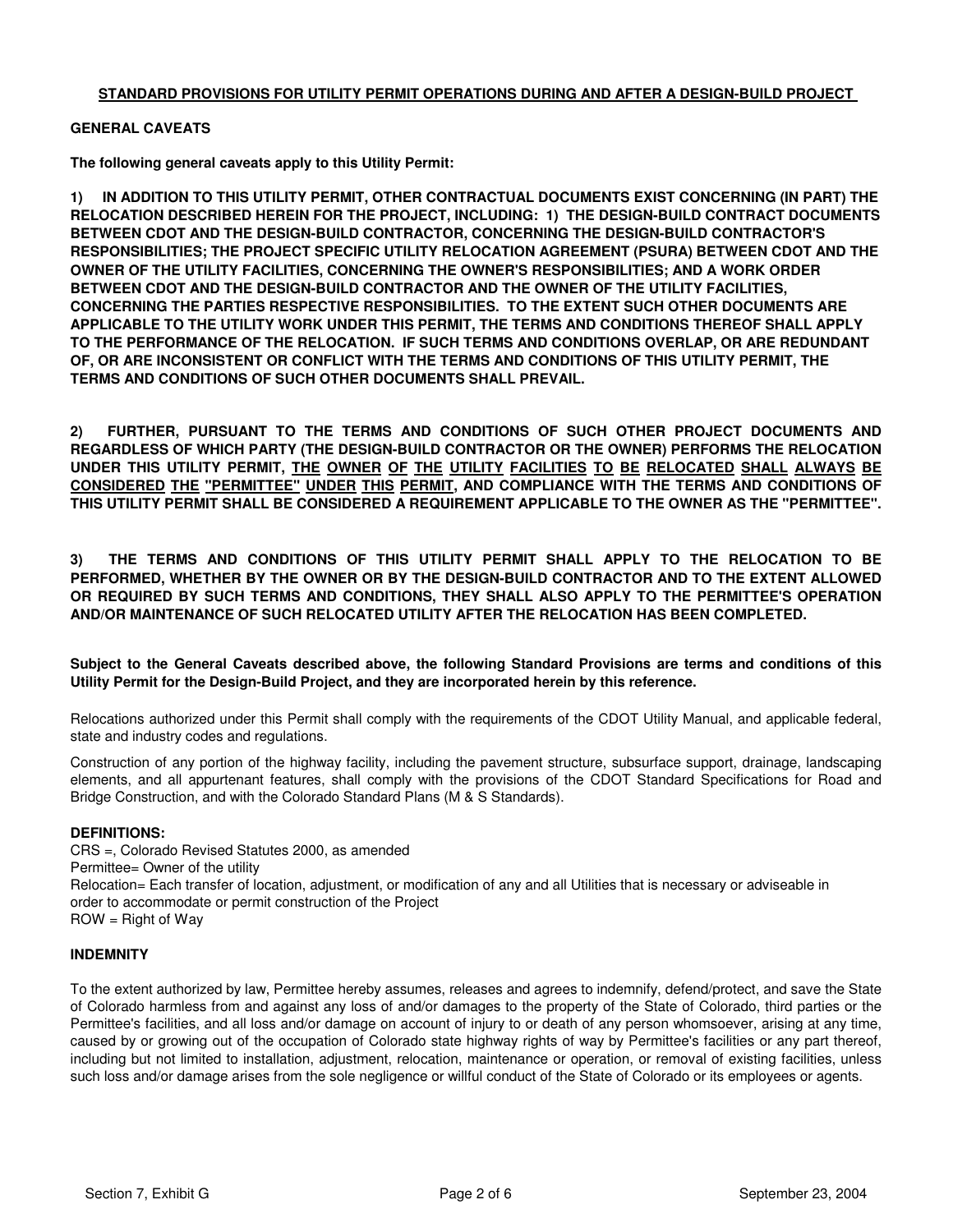# **UNCC NOTICE**

The Permittee must notify owner or operator of underground utility facilities at least two (2) business days prior to making or beginning excavations in the vicinity of such facilities, as required under section 9-1.5-103, Colorado Revised Statutes. Call Utility Notification Center of Colorado (UNCC) 1-800-922-1987, in metro Denver for marking of member utilities. Contact non-member utilities directly.

## **COMMENCEMENT AND COMPLETION**

Permittee shall not start the performance of the Relocation on highway ROW prior to CDOT's issuance of a fully endorsed and validated permit for the Relocation.

Permittee shall notify the Design-Build Contractor and the CDOT Utility Representative: 1) 2 working days before commencing the Relocation on ROW; 2) When suspending operation for 5 or more working days; 3) 2 working days before resuming suspended operation; and, 4) Upon completion of the Relocation.

The Relocation shall not proceed beyond the completion date specified in the PSURA Work Order without written approval of CDOT.

# **PLANS, PLAN REVISIONS, ALTERED WORK**

The preliminary plans for the Relocation are attached to the PSURA Work Order. A copy of the approved Utility Relocation Plans must be available on site during performance of the Relocation.

Plan revisions, or altered work materially differing in scope or nature from that authorized under this Utility Permit, are subject to CDOT approval. Permittee shall promptly notify the Design-Build Contractor and the CDOT Utility Representative of changed or unforeseen conditions, which may occur on the job.

### **INSURANCE**

Insurance requirements contained in the Design-Build Contract documents apply to any Relocation performed by the Design-Build Contractor under this Utility Permit, and Insurance requirements contained in the PSURA apply to any Relocation performed by the Owner under this Utility Permit.

The Permittee shall procure and maintain general public and auto liability and property damage insurance covering all its ownership and operation and maintenance activities of such facilities under this permit after the Relocation has been completed, in the amounts specified in 24-10-114 CRS. Policies shall name the State of Colorado as additional insured party. Like coverage shall be furnished by or on behalf of any subcontractors. Certificates of insurance showing compliance with these provisions shall be attached to and made a part of this permit; copies must be available on site during the Relocation.

### **WORK WHERE DEPARTMENT LACKS AUTHORITY**

Relocations within municipal boundaries (pursuant to 43-2-135 CRS), or on public lands not owned by CDOT, or on private property, may require separate approval of the appropriate jurisdictional agency or property owner.

### **INSTALLATIONS ON FREEWAYS**

CDOT may permit utility accommodations on freeways, including but not limited to the Interstate System, only in accordance with Utility Manual provisions. Special case exceptions as defined therein may be permitted only in accordance with Federal Highway Administration FHWA-approved CDOT policy.

# **JOINT USE ALTERNATIVES**

As directed or approved by CDOT, if necessary for the safe and efficient use of the ROW, Permittee shall utilize joint use facilities such as the placement of two or more separate lines in common trench, or attachment to the same overhead support. The Permittee will be responsible for proper coordination with other affected utilities.

### **ATTACHMENT TO HIGHWAY STRUCTURES**

Any Relocation that is proposed to be attached to a highway structure, performed by the Permittee, is subject to the Approval of the CDOT Staff Bridge Design Engineer and must be coordinated with the Design-Build Contractor.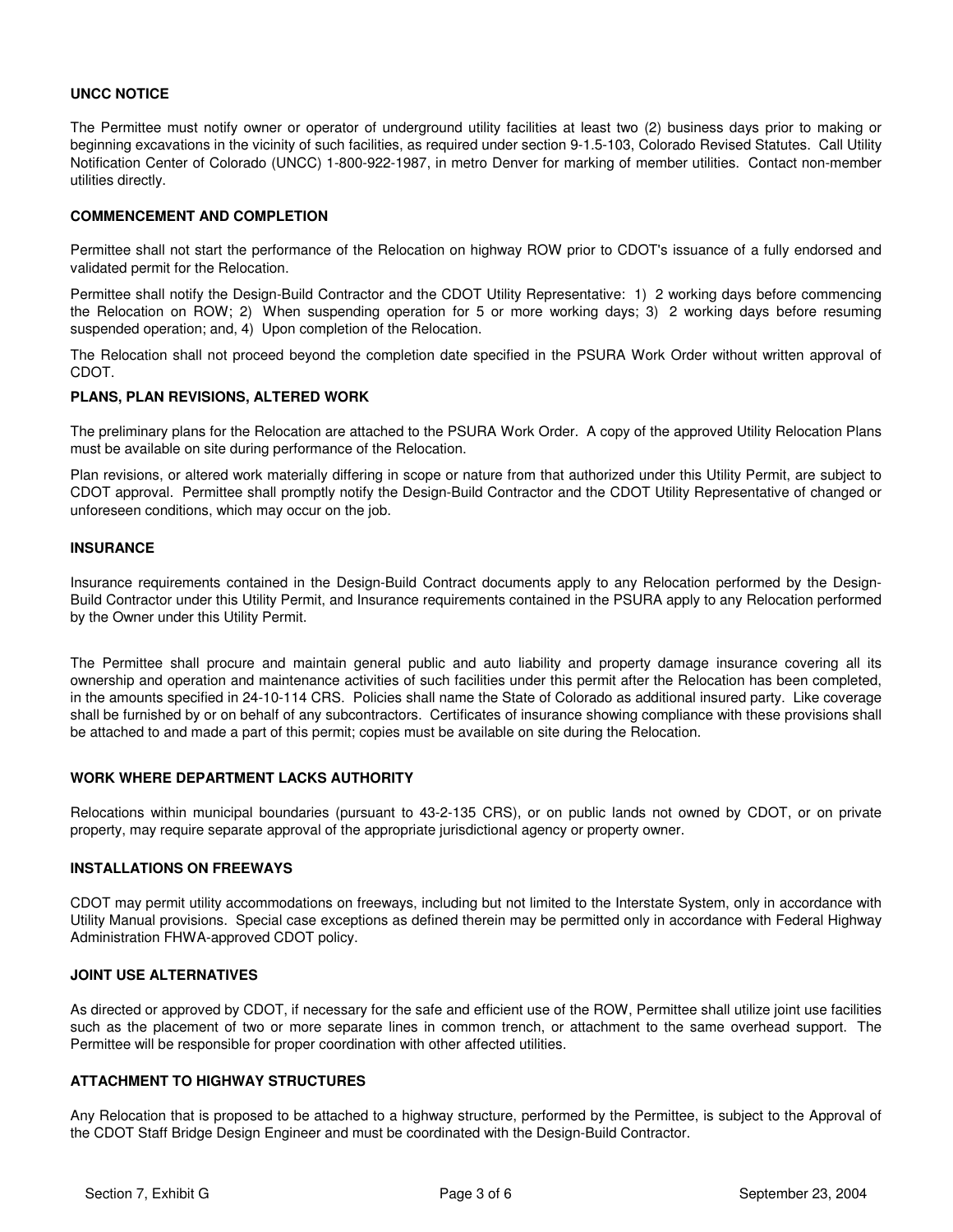## **DRAINAGEWAYS AND WATERCOURSES**

The flow of water in any drainageway or watercourse shall not ever be impaired or interrupted by the Permittee without the approval of the owner of the drainageway or watercourse. Where possible, crossings of ditches, canals or water-carrying structures shall be bored or jacked beneath. Irrigation ditch or canal crossings may require the Permittee to obtain the prior written approval of the ditch company or owner. Permittee shall repair any damage caused by the Permittee or its agents to any drainage/watercourse facility to the satisfaction of the owner thereof, at the Permittee's sole cost and expense.

# **TRAFFIC CONTROL**

Pursuant to requirements contained in the Design-Build Contract documents, the Design-Build Contractor shall provide traffic control for the Relocation performed under this Utility Permit, whether the Relocation is performed by the Design-Build Contractor or by the Owner.

After the Relocation has been performed and completed, and whenever the Permittee's operation and/or maintenance activities of such relocated facilities under this Utility Permit will affect the movement or safety of traffic, the Permittee, at its sole expense, shall develop and implement a traffic control plan and utilize traffic control devices as necessary. The Permittee's traffic control plan and the application of traffic control devices shall conform to the Manual on Uniform Traffic Control Devices and Colorado Supplement thereto, and with the CDOT's traffic signing Standard Plans S 630-1 and S 630-2. The Permittee's traffic control plan is subject to CDOT Approval prior to commencing work on highway ROW. A copy of the approved traffic control plan must be available on site.

# **CLEAR ROADSIDE CONSIDERATIONS**

CDOT is committed to provide a roadside area that is as free as practical from nontraverseable hazards and fixed objects ("clear zone"). New above ground installations may be permitted within the clear zone only upon a showing that no feasible alternate locations exist. Permittee must utilize appropriate countermeasures to minimize hazards.

Permittee shall remove materials and equipment from the highway ROW at the close of daily operations. The traffic control plan must include protective measures where materials and equipment may be stored on ROW.

Protection of open trenches and other excavations within highway ROW shall be addressed in the Permittee's traffic control plan.

Permittee agrees to promptly undertake mitigating or corrective actions acceptable to CDOT upon notification by CDOT that the installation permitted herein has resulted in a hazardous situation for highway users.

### **GENERAL CONSTRUCTION REQUIREMENTS**

The Relocation shall not be performed at night or on Saturdays, Sundays, or holidays without prior authorization or unless otherwise specified in this permit. CDOT may restrict work on ROW during adverse weather conditions or during periods of high traffic volume.

Those areas within ROW which must be disturbed by permit operations shall be kept to a practical minimum.

Permittee shall not spray, cut, or trim trees or other landscaping elements within highway ROW, unless such work is otherwise specified in this permit, or clearly indicated on the approval plans.

Cleated or tracked equipment shall not work on or move over paved surfaces without mats.

Material removed from any portion of the roadway prism must be replaced in like kind with equal or better compaction. Segregation of material is not permitted.

The utility shall be of durable materials in conformity with accepted practice or industry standards, designed for long service life, and relatively free from routine servicing or maintenance.

Construction or compaction by means of jetting, puddling, or water flooding is prohibited within all highway ROW.

Thrust blocks are required on all vertical and horizontal bends in pressure pipes.

Meters shall not be placed on highway ROW except within corporate limits where municipal regulations allow such use.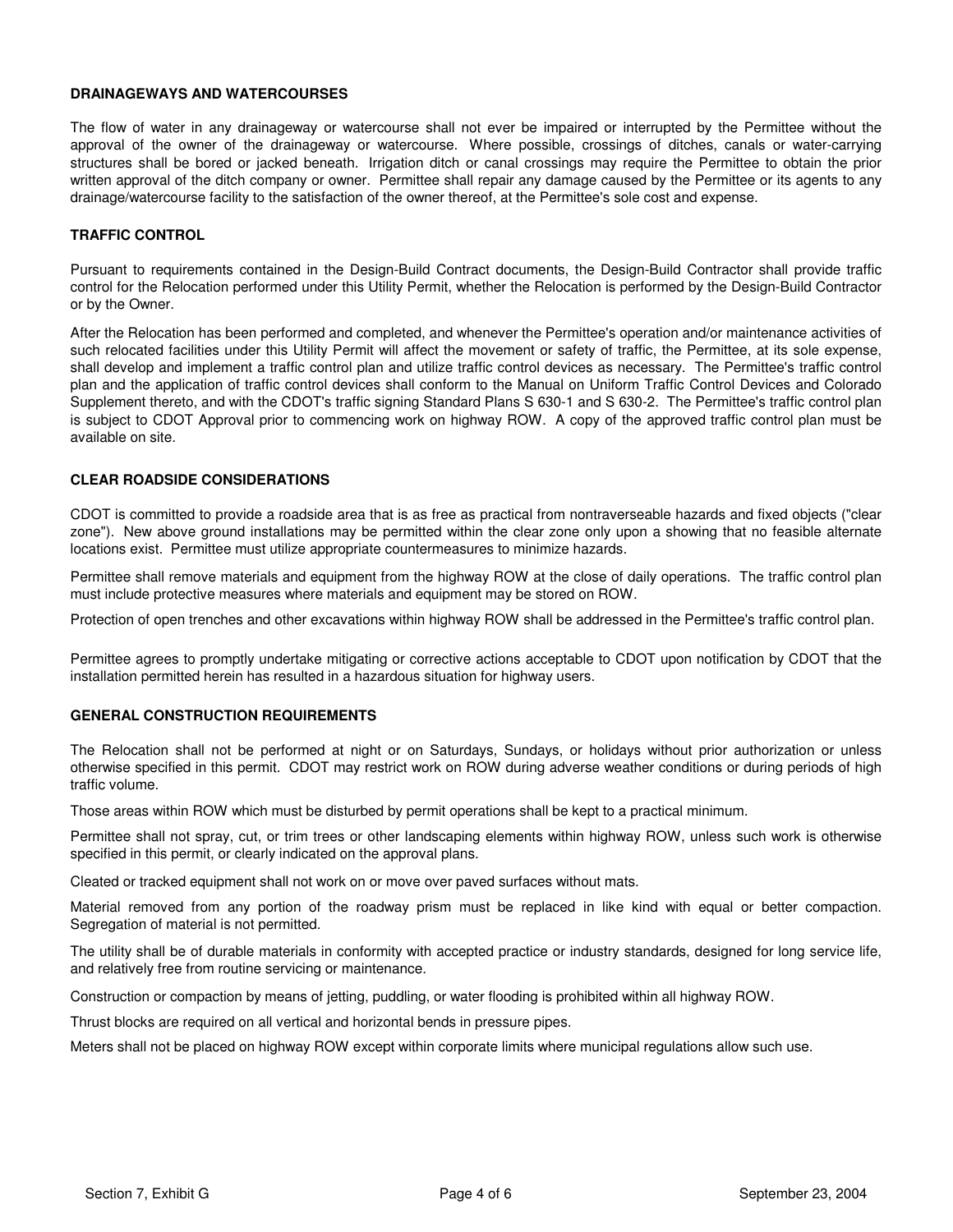# **ALIGNMENT, COVER, CLEARANCE**

Location and alignment of Permittee's facilities shall be only as specified in this permit or as otherwise indicated in the approved Utility Relocation Plans.

Parallel installations should be located as near as practicable to the ROW line. Crossings shall be as nearly perpendicular to the highway as feasible.

Where no feasible alternate locations exist, parallel installations may be permitted along roadside areas within 15 feet from edge of shoulder or back of curb. In these cases, the utility must be so located and safeguarded as to avoid potential conflict with necessary highway appurtenances (signs, guard rail, delineators, etc.).

Parallel installations will not be permitted within roadways (including curbing and/or shoulders) or median areas, except within corporate boundaries, subject to municipal regulations.

Parallel installations shall follow a uniform alignment, wherever practical. Due consideration must be given to conserving space available for future utility accommodations. The standard allowable deviation from the approved horizontal alignment is  $\pm$  18 inches.

Minimum cover shall conform to the Special Provisions. Normal specified cover will be 36 inches or greater; reduced cover, 24 inches absolute minimum, may be approved where site conditions warrant.

Minimum overhead clearance shall conform to the Special Provisions, consistent with Utility Manual criteria.

### **PAVEMENT CUTS AND REPAIRS**

Paved surfaces shall not be cut unless otherwise specified in this Permit. No more than one half the width of the roadbed may be opened at a time, when otherwise permitted. Pavement shall be sawed or wheel-cut to a neat line.

Pavement shall be replaced to a design equal to or greater than that of the surrounding undisturbed pavement structure. Pavement repair shall conform to the Special Provisions or the approved Utility Relocation Plans.

### **BORING, JACKING, ENCASEMENT**

Unless otherwise specified, buried crossings shall be bored or jacked beneath the roadway, at least from toe of slope to toe of opposite slope.

Portals for untrenched crossings more than 5 feet in depth shall be bulk headed. Minimum lateral dimension from portal to edge of pavement is 6 feet, but in any case shall not be less than the vertical drop from roadway surface to top of line.

Water jetting or tunneling is not permitted. Water assisted boring may be permitted as determined by the CDOT Utility Representative.

Boring shall not exceed 5 percent oversize. Resultant voids shall be grouted or otherwise backfilled, subject to CDOT Approval. Ends of bored sections shall not be covered before being inspected.

Encasement shall be consistent with Utility Manual provisions. CDOT may require protective casing for shallow installations or certain conduit materials. Encased crossings shall extend at least from toe of slope to toe of slope, or the full width between access-control lines on freeways, including the Interstate System.

### **INSPECTION AND ACCEPTANCE**

CDOT will determine the extent of inspection services necessary for a given installation. Permittee shall attend final inspection as may be required.

Unacceptable work shall be promptly removed and replaced in an acceptable manner. Final acceptance does not relieve Permittee of maintenance obligations toward those elements of the highway facility constructed under this Permit.

### **RESTORATION OF RIGHT OF WAY**

Prior to final acceptance, all disturbed portions of highway right of way shall be cleaned up and restored to their original condition, subject to CDOT approval.

Seeding, sodding, and planting shall be as specified, or otherwise approved by CDOT. Construction, maintenance, and watering requirements shall conform to the CDOT Standard Specifications. Where landscape restoration must be delayed due to seasonal requirements, such work may be authorized by separate permit.

Permittee shall use only certified weed-free seed and mulch. Permittee shall clean equipment before transporting it into or out of the state to prevent the migration of noxious weeds.